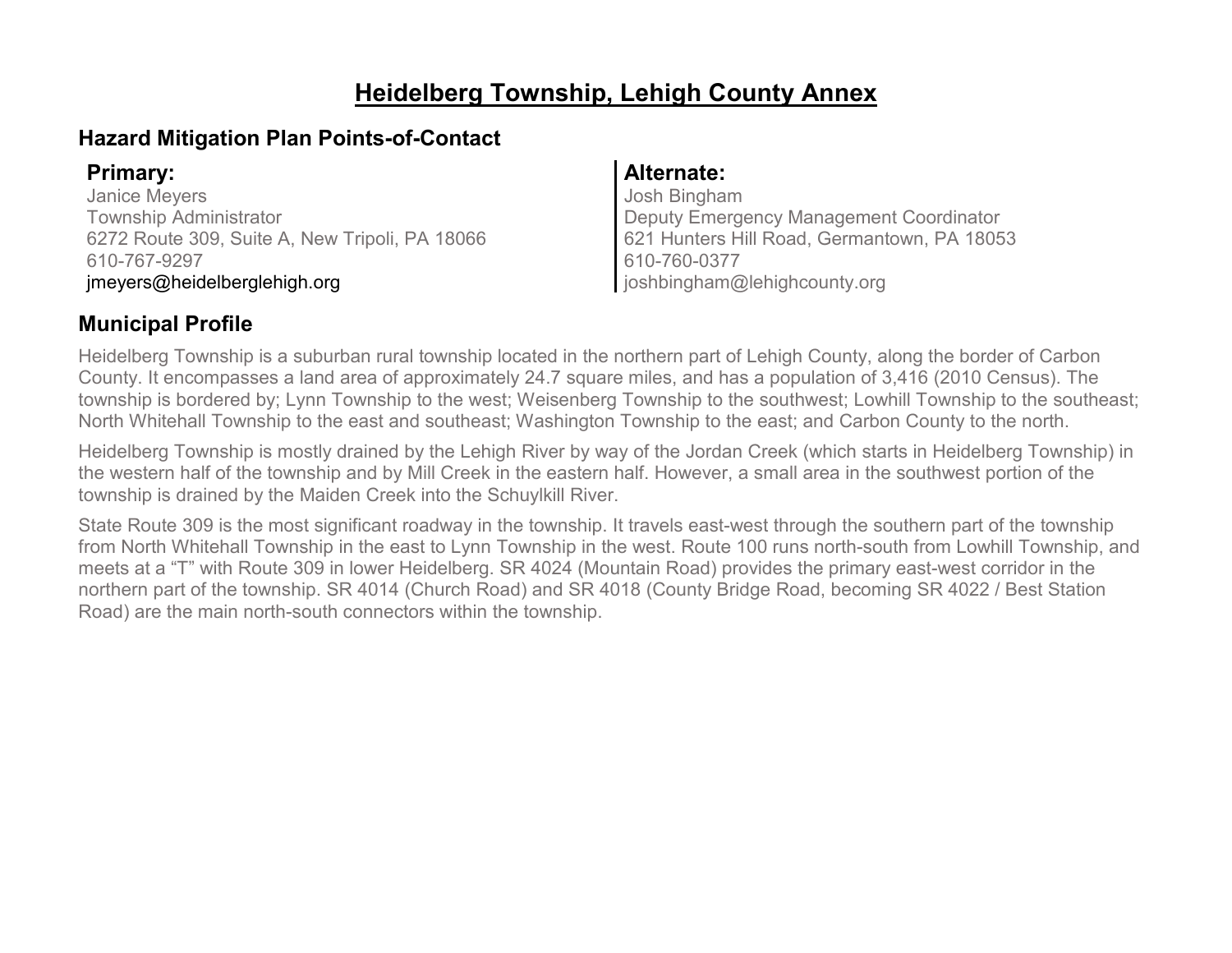### **Municipal Participation**

1. Identify municipal stakeholders to be involved in the planning process such as, floodplain administrator, public works, emergency management, engineers, planners, etc., and include their specific role in the process.

Janice Meyers, Township Administrator Role: Primary Point-of-Contact, attend meetings, coordinate paperwork

Josh Bingham, Deputy Emergency Management Coordinator Role: Secondary Point-of-Contact, assist Primary Point-of-Contact

Kevin Huber, Road Superintendent Role: Provide public works input

Chris Noll, Keystone Consulting Engineers, Township Engineer Role: Provide floodplain, planning and mapping information

Dawn Didra, Zoning Officer Role: Provide current and future zoning issues to light

2. Identify community stakeholders such as; neighborhood groups, religious groups, major employers / businesses, etc., that will be informed and / or involved in the planning process and describe how they will be involved.

There may be some farms that will be involved as our research progresses.

3. Describe how the public **will be engaged** in the current planning process examples, newsletters, social media, etc., **and how they were engaged** since the 2013 Hazard Mitigation Plan.

The Township prints and mails an annual newsletter to all residents since the 1990's. We update our township website with current information. Our Environmental Advisory Council keeps abreast of issue also.

### **Compliance with the National Flood Insurance Program (NFIP)**

| Topic                                                                                                                                             | Identify source of information, if<br>different from the one listed. | <b>Additional Comments</b> |
|---------------------------------------------------------------------------------------------------------------------------------------------------|----------------------------------------------------------------------|----------------------------|
| 1. Staff Resources                                                                                                                                |                                                                      |                            |
| Is the Community Floodplain Administrator (FPA) or NFIP Coordinator certified?                                                                    | <b>Community FPA</b>                                                 |                            |
| Is floodplain management an auxiliary function?                                                                                                   | <b>Community FPA</b>                                                 |                            |
| Provide an explanation of NFIP administration services (e.g., permit review, GGIS,<br>education or outreach, inspections, engineering capability) | <b>Community FPA</b>                                                 |                            |
| What are the barriers to running an effective NFIP program in the community, if any?                                                              | <b>Community FPA</b>                                                 |                            |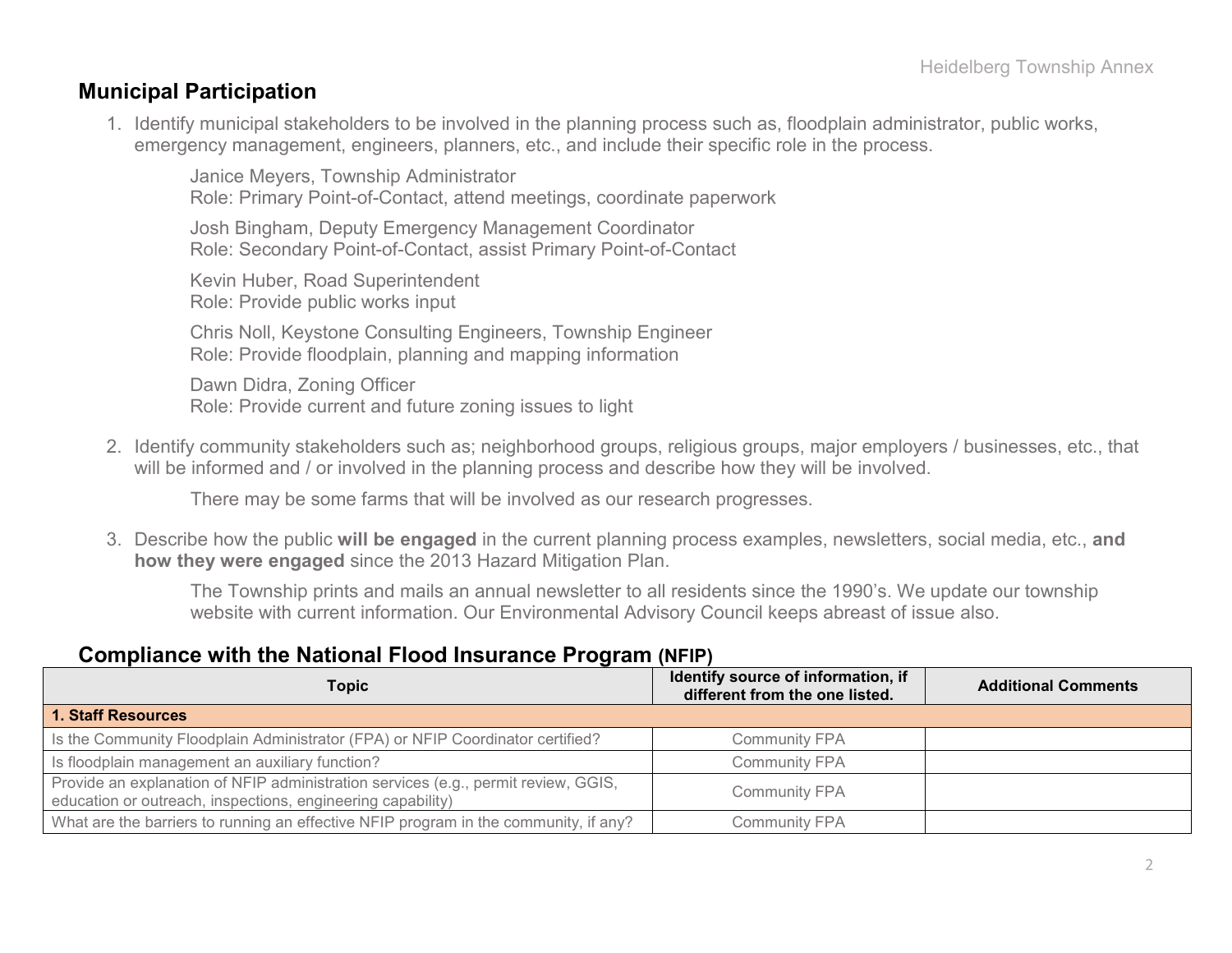# **Compliance with the National Flood Insurance Program (NFIP) –** *continued*

| <b>Topic</b>                                                                                                                                     | Identify source of information, if<br>different from the one listed.     | <b>Additional Comments</b> |
|--------------------------------------------------------------------------------------------------------------------------------------------------|--------------------------------------------------------------------------|----------------------------|
| 2. Compliance History                                                                                                                            |                                                                          |                            |
| Is the community in good standing with the NFIP?                                                                                                 | State NFIP Coordinator, FEMA NFIP<br>Specialist, or community records    | Yes                        |
| Are there any outstanding compliance issues (i.e., current violations)?                                                                          |                                                                          | <b>No</b>                  |
| When was the most recent Community Assistance Visits (CAV) or Community<br>Assistance Contact (CAC)?                                             |                                                                          | Unknown                    |
| Is a CAV or CAC scheduled or needed?                                                                                                             |                                                                          | No                         |
| 3. Regulation                                                                                                                                    |                                                                          |                            |
| When did the community enter the NFIP?                                                                                                           | <b>NFIP Community Status Book</b>                                        | 1987                       |
| Are the Flood Insurance Rate Maps (FIRMs) digital or paper?<br>How are residents assisted with mapping?                                          | <b>Community FPA</b>                                                     |                            |
| Do floodplain regulations meet or exceed FEMA or State minimum requirements?<br>If so, in what ways?                                             | <b>Community FPA</b>                                                     |                            |
| Describe the permitting process                                                                                                                  | Community FPA, State, FEMA NFIP                                          |                            |
| <b>4. Insurance Summary</b>                                                                                                                      |                                                                          |                            |
| How many NFIP policies are in the community?<br>What is the total premium and coverage?                                                          | State NFIP Coordinator or<br><b>FEMA NFIP Specialist</b>                 |                            |
| How many claims have been paid in the community? What is the total amount of<br>paid claims? How many substantial damage claims have there been? | FEMA NFIP or<br><b>Insurance Specialist</b>                              |                            |
| How many structures are exposed to flood risk within the community?                                                                              | <b>Community FPA or GIS Analyst</b>                                      |                            |
| Describe any areas of flood risk with limited NFIP policy coverage                                                                               | Community FPA or<br><b>FEMA Insurance Specialist</b>                     |                            |
| 5. Community Rating System (CRS)                                                                                                                 |                                                                          |                            |
| Does the community participate in CRS?                                                                                                           | Community FPA, State, or FEMA NFIP                                       | <b>No</b>                  |
| If so, what is the community's CRS Class Ranking?                                                                                                | Flood Insurance Manual<br>(http://www.fema.gov/floodinsurancemanual.gov) |                            |
| What categories and activities provide CRS points and how can the Class be<br>improved?                                                          |                                                                          |                            |
| Does the plan include CRS planning requirements?                                                                                                 | Community FPA, FEMA CRS<br>Coordinator, or ISO representative            |                            |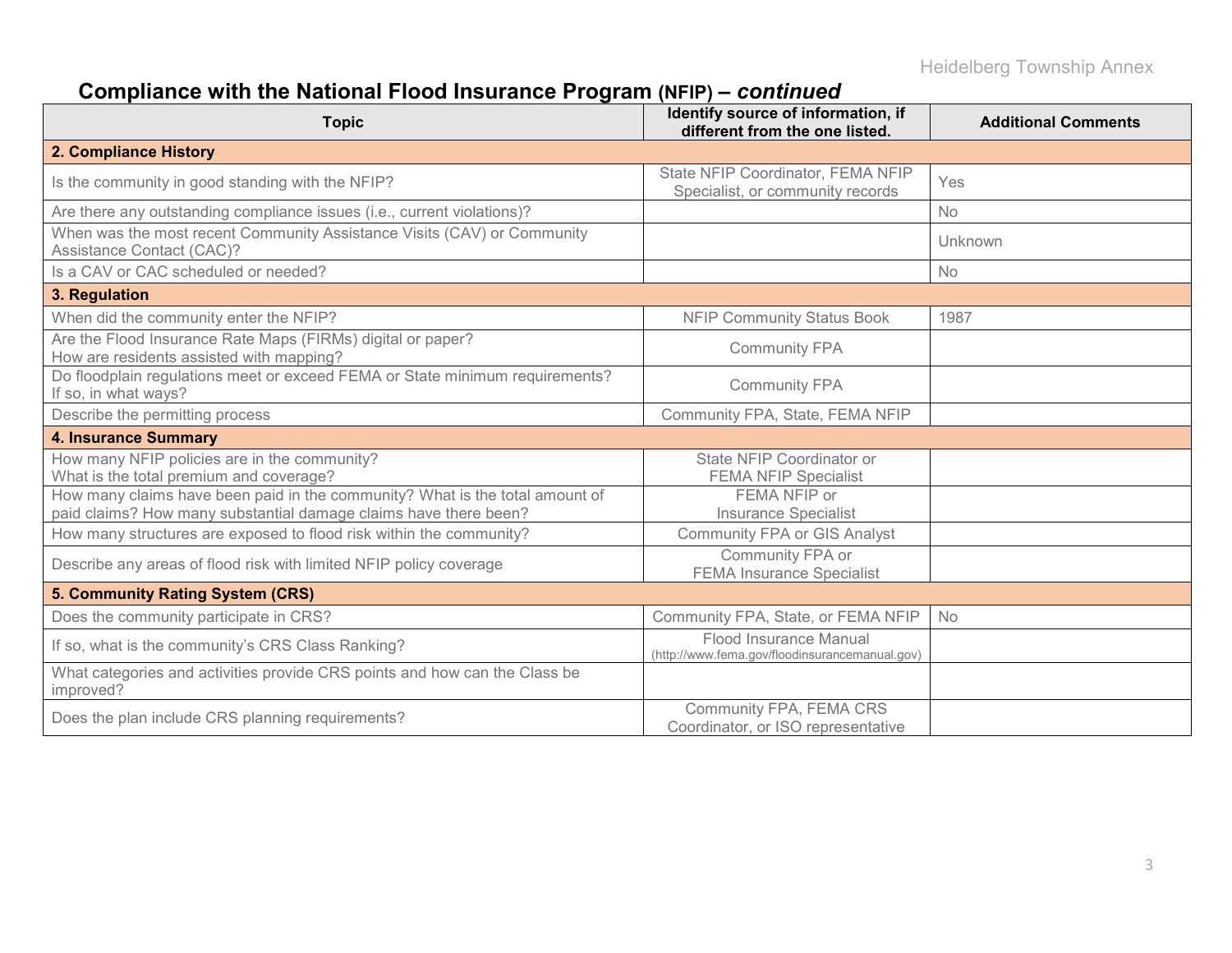### **Community Assets**

Community assets are defined to include anything that is important to the character as well as the function of a community, and can be described in four categories, they are; people, economy, natural environment and built environment. Please identify the community assets and location under each category.

### **1. People**

 Concentrations of vulnerable populations such as the elderly, physically or mentally disabled, non-English speaking, and the medically or chemically dependent.

Township keeps an updated list as part of the Lynn / Heidelberg Townships Emergent Management Plan. 2018 update currently being done.

 Types of visiting populations where large numbers of people are concentrated such as visitors for special events and students.

Northwestern Elementary School (part of) Northwestern Middle School

Northwestern High School Northwestern Recreation Commission athletic fields

### **2. Economy**

Major employers, primary economic sectors such as agriculture and commercial centers where losses would have a severe impact on the community.

Agriculture – many local farms Northwestern Lehigh School District – district offices, part of Northwestern Elementary School, all of the middle school and high school.

#### **3. Natural Environment**

Those areas / features that can provide protective functions that reduce the magnitude of hazard events such as, wetlands or riparian areas, and other environmental features important to protect.

Tributaries to the Jordan Creek Kittatinny Ridge along the Blue Mountain and base of the Blue Mountain range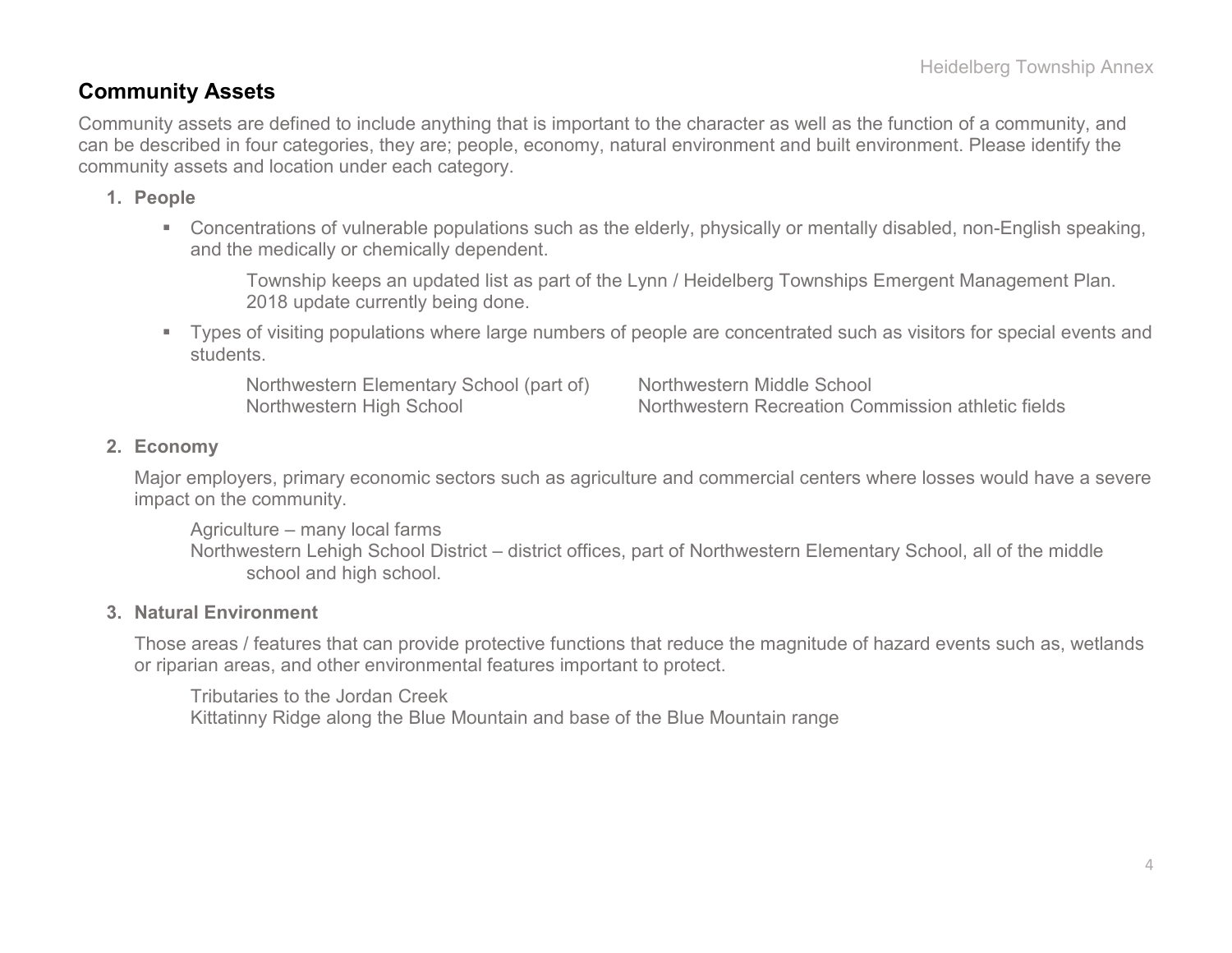### **Community Assets –** *continued*

- **4. Built Environment**
	- Existing structures such as, concentrations of buildings that may be more vulnerable to hazards based on location, age, construction type and / or condition of use.

Heidelberg Township Building (municipal offices and garages) – vulnerable to flooding

 Infrastructure systems such as water and wastewater facilities, power utilities, transportation systems, communication systems, energy pipelines and storage.

Utility poles along flood-prone road right-of-ways Underground fiber optic cable along major thoroughfares, i.e. Route 309

 High potential loss facilities such as, dams, locations that house hazardous materials, military and / or civilian defense installations.

Bridges on state and local roadways / routes

 Critical facilities such as, hospitals, medical facilities, police and fires stations, emergency operations centers, shelters, schools and airports / heliports.

Northwestern Lehigh School District – administrative offices, part of the elementary school, all of the middle and high school building and the athletic stadium Northwestern Recreation Commission athletic fields and storage buildings Germansville Goodwill Fire Company No. 1 Heidelberg Township Municipal Building

Cultural / historical resources such as, museums, parks, stadiums, etc.

Northwestern Lehigh School District stadium Northwestern Recreation Commission athletic fields and park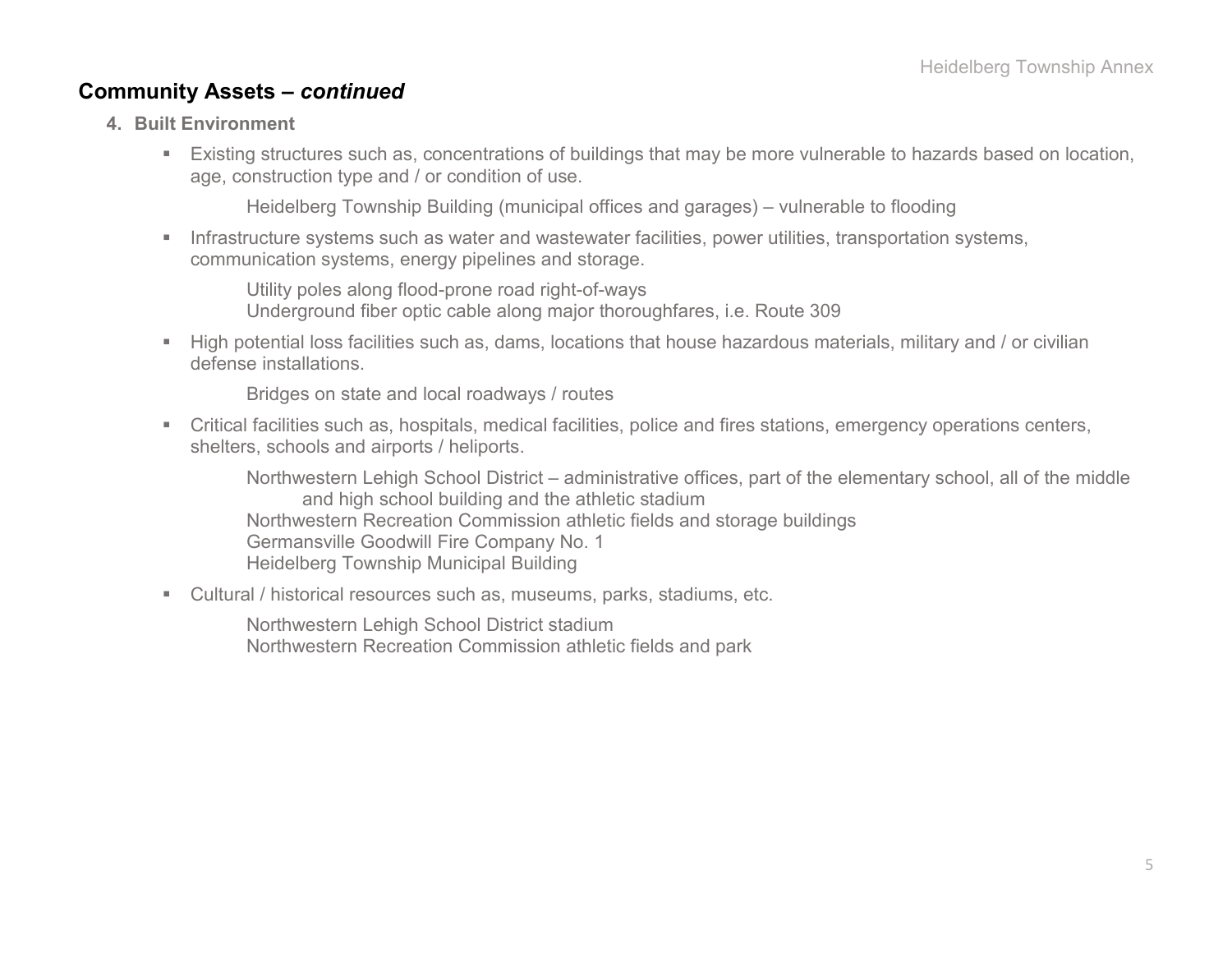# **Capability Assessment**

|                          |                                                                                |                       | <b>Status</b>                                         |                      |                                                     | <b>Effect on</b><br><b>Hazard Loss</b>                 |                                                               | Has the 2013                                                                                            | How can                                                                    |                                           |
|--------------------------|--------------------------------------------------------------------------------|-----------------------|-------------------------------------------------------|----------------------|-----------------------------------------------------|--------------------------------------------------------|---------------------------------------------------------------|---------------------------------------------------------------------------------------------------------|----------------------------------------------------------------------------|-------------------------------------------|
| Capability               | $\checkmark$ Regulatory<br>$\sqrt{\phantom{a}}$ Tools<br>$\checkmark$ Programs | Place<br>$\mathbf{a}$ | <b>Date</b><br><b>Adopted</b><br>or<br><b>Updated</b> | Development<br>Under | Department /<br><b>Agency</b><br><b>Responsible</b> | <b>Reduction:</b><br>-Supports<br>-Neutral<br>-Hinders | <b>Change since</b><br>2013 Plan?<br>+ Positive<br>- Negative | <b>Plan been</b><br>integrated<br>into the<br><b>Regulatory</b><br><b>Tool/Program</b><br>? If so, how? | these<br>capabilities<br>be expanded<br>and improved<br>to reduce<br>risk? | <b>Additional</b><br><b>Comments</b>      |
| $\overline{\phantom{0}}$ | Comprehensive Plan                                                             |                       |                                                       |                      |                                                     |                                                        |                                                               |                                                                                                         |                                                                            |                                           |
|                          | Capital Improvement Plan                                                       |                       |                                                       |                      |                                                     |                                                        |                                                               |                                                                                                         |                                                                            |                                           |
|                          | Economic Development Plan                                                      |                       |                                                       |                      |                                                     |                                                        |                                                               |                                                                                                         |                                                                            |                                           |
|                          | <b>Continuity of Operations Plan</b>                                           |                       |                                                       |                      |                                                     |                                                        |                                                               |                                                                                                         |                                                                            |                                           |
|                          | Stormwater Management Plan /<br>Ordinance                                      |                       |                                                       |                      |                                                     |                                                        |                                                               |                                                                                                         |                                                                            |                                           |
|                          | Open Space Management Plan<br>(or Parks/Rec., Greenways Plan)                  |                       |                                                       |                      |                                                     |                                                        |                                                               |                                                                                                         |                                                                            |                                           |
|                          | <b>Natural Resource Protection Plan</b>                                        |                       |                                                       |                      |                                                     |                                                        |                                                               |                                                                                                         |                                                                            |                                           |
|                          | <b>Transportation Plan</b>                                                     |                       |                                                       |                      |                                                     |                                                        |                                                               |                                                                                                         |                                                                            |                                           |
|                          | <b>Historic Preservation Plan</b>                                              |                       |                                                       |                      |                                                     |                                                        |                                                               |                                                                                                         |                                                                            |                                           |
|                          | Floodplain Management Plan                                                     |                       |                                                       |                      |                                                     |                                                        |                                                               |                                                                                                         |                                                                            |                                           |
|                          | <b>Farmland Preservation</b>                                                   | $\times$              | 5/12/11                                               |                      | Township                                            | S                                                      | $+$                                                           | ------                                                                                                  | $- - - - - -$                                                              |                                           |
|                          | <b>Evacuation Plan</b>                                                         |                       |                                                       |                      |                                                     |                                                        |                                                               |                                                                                                         |                                                                            |                                           |
|                          | <b>Disaster Recovery Plan</b>                                                  |                       |                                                       |                      |                                                     |                                                        |                                                               |                                                                                                         |                                                                            |                                           |
|                          | <b>Hazard Mitigation Plan</b>                                                  | $\times$              | 2013                                                  |                      | Lehigh County<br><b>EMA</b>                         | S                                                      | $+$                                                           | N/A                                                                                                     | $- - - - - -$                                                              | Currently<br>updating 2018                |
|                          | <b>Emergency Operations Plan</b>                                               | $\times$              | 7/19/07                                               |                      | Heidelberg &<br>Lynn<br>Townships                   | S                                                      | $+$                                                           | ------                                                                                                  | ------                                                                     | Currently<br>updating joint<br><b>EOP</b> |
|                          | <b>Zoning Regulations</b>                                                      | $\times$              | 5/12/11                                               |                      | Township                                            | $\mathbb S$                                            | $+$                                                           | ------                                                                                                  | ------                                                                     | Currently<br>updating                     |
|                          | <b>Floodplain Regulations</b>                                                  | $\times$              | 5/12/11                                               |                      | Township                                            | S                                                      | $+$                                                           | ------                                                                                                  |                                                                            |                                           |
|                          | <b>NFIP Participation</b>                                                      | $\times$              |                                                       |                      |                                                     |                                                        |                                                               |                                                                                                         |                                                                            |                                           |
|                          | <b>Building Code</b>                                                           | X                     | 6/10/04                                               |                      | Township                                            | S                                                      | $+$                                                           | ------                                                                                                  | $- - - - - - -$                                                            |                                           |
|                          | Fire Code                                                                      |                       |                                                       |                      |                                                     |                                                        |                                                               |                                                                                                         |                                                                            |                                           |
|                          | Other                                                                          |                       |                                                       |                      |                                                     |                                                        |                                                               |                                                                                                         |                                                                            |                                           |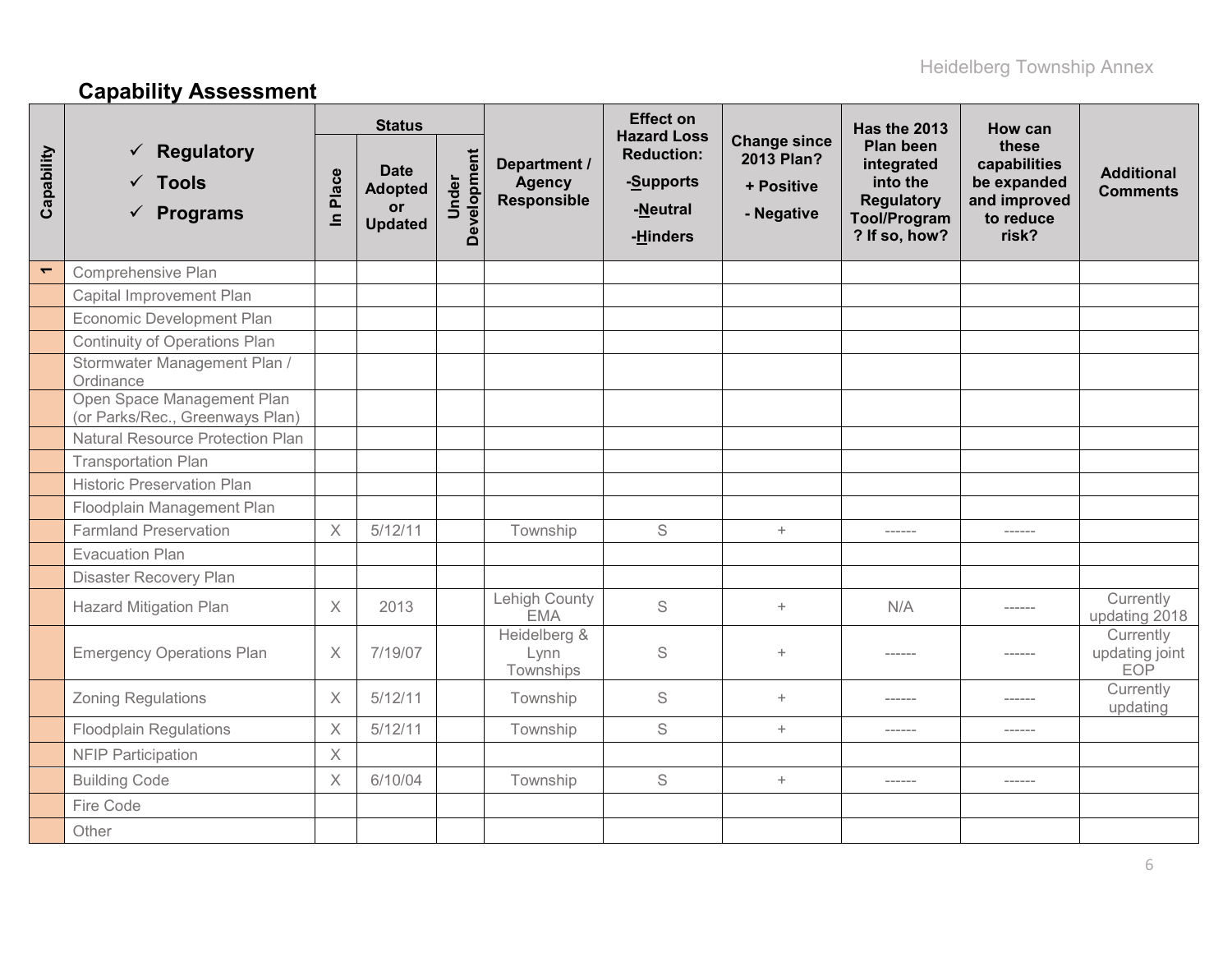# **Capability Assessment –** *continued*

| Capability        | $\checkmark$ Staff<br><b>Personnel</b><br>✓<br><b>Resources</b><br>✓                                                             | <b>Yes</b> | <b>No</b> | Department /<br><b>Agency</b> | <b>Change since</b><br>2013 Plan?<br>+ Positive<br>- Negative | How can these<br>capabilities be<br>expanded and<br>improved to<br>reduce risk? | <b>Additional</b><br><b>Comments</b> |
|-------------------|----------------------------------------------------------------------------------------------------------------------------------|------------|-----------|-------------------------------|---------------------------------------------------------------|---------------------------------------------------------------------------------|--------------------------------------|
|                   | Planners (with land use / land development knowledge)                                                                            |            | X.        |                               | <b>No</b>                                                     |                                                                                 |                                      |
|                   | Planners or engineers (with natural and / or human-caused hazards knowledge)                                                     |            | X         |                               | <b>No</b>                                                     |                                                                                 |                                      |
| Technology        | Engineers or professionals trained in building and / or infrastructure construction<br>practices (including building inspectors) |            | X         |                               | <b>No</b>                                                     |                                                                                 |                                      |
| ఱ                 | <b>Emergency Manager</b>                                                                                                         |            | X.        |                               | <b>No</b>                                                     |                                                                                 |                                      |
|                   | Floodplain administrator / manager                                                                                               |            | X.        |                               | <b>No</b>                                                     |                                                                                 |                                      |
|                   | Land surveyors                                                                                                                   |            | X.        |                               | <b>No</b>                                                     |                                                                                 |                                      |
|                   | Staff familiar with the hazards of the community                                                                                 |            | X.        |                               | <b>No</b>                                                     |                                                                                 |                                      |
| dministrative     | Personnel skilled in Geographical Information Systems (GIS) and / or FEMA's<br><b>HAZUS</b> program                              |            | X         |                               | <b>No</b>                                                     |                                                                                 |                                      |
| ⋖<br>$\mathbf{N}$ | Grant writers or fiscal staff to handle large / complex grants                                                                   |            | $\times$  |                               | <b>No</b>                                                     |                                                                                 |                                      |
|                   | Other                                                                                                                            |            |           |                               |                                                               |                                                                                 |                                      |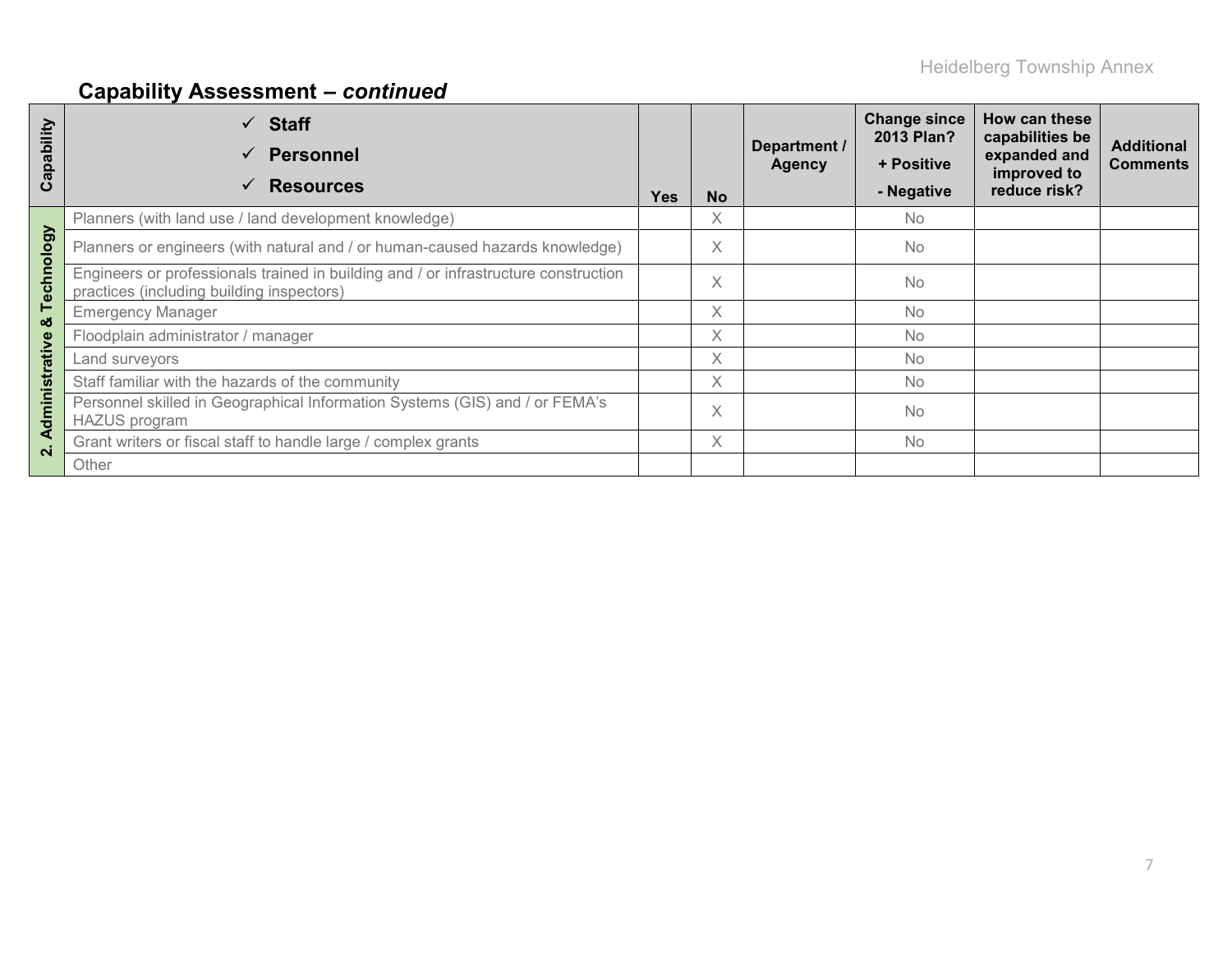# **Capability Assessment –** *continued*

| Capability               |                                                         | <b>Yes</b> | <b>No</b> | Department /<br><b>Agency</b>                                                | <b>Change since</b><br>2013 Plan?<br>+ Positive<br>- Negative | How can these<br>capabilities be<br>expanded and<br>improved to<br>reduce risk? | <b>Additional</b><br><b>Comments</b> |
|--------------------------|---------------------------------------------------------|------------|-----------|------------------------------------------------------------------------------|---------------------------------------------------------------|---------------------------------------------------------------------------------|--------------------------------------|
|                          | Capital improvement programming                         |            | X         |                                                                              | <b>No</b>                                                     |                                                                                 |                                      |
|                          | <b>Community Development Block Grants (CDBG)</b>        |            | X         |                                                                              | <b>No</b>                                                     |                                                                                 |                                      |
|                          | Special purposes taxes                                  | $\times$   |           | Township                                                                     | No                                                            | Would need to<br>impose special tax<br>as necessary.                            |                                      |
|                          | Gas / Electricity utility fees                          |            | X         |                                                                              | <b>No</b>                                                     |                                                                                 |                                      |
|                          | Water / Sewer fees                                      |            | X         |                                                                              | No                                                            |                                                                                 |                                      |
|                          | Stormwater utility fees                                 |            | X         |                                                                              | No                                                            |                                                                                 |                                      |
|                          | Development impact fees                                 | $\times$   |           | Township                                                                     | <b>No</b>                                                     |                                                                                 |                                      |
|                          | General obligation, revenue, and / or special tax bonds | $\times$   |           | Township                                                                     | <b>No</b>                                                     |                                                                                 |                                      |
| Financial Resources<br>က | Partnering arrangements or intergovernmental agreements | X          |           | Township;<br>Heidelberg,<br>Lowhill,<br>Lynn,<br>Weisenberg<br>townships COG | <b>No</b>                                                     |                                                                                 |                                      |
|                          | Other                                                   | X          |           | Northwestern<br>Recreation<br>Commission                                     | No                                                            |                                                                                 |                                      |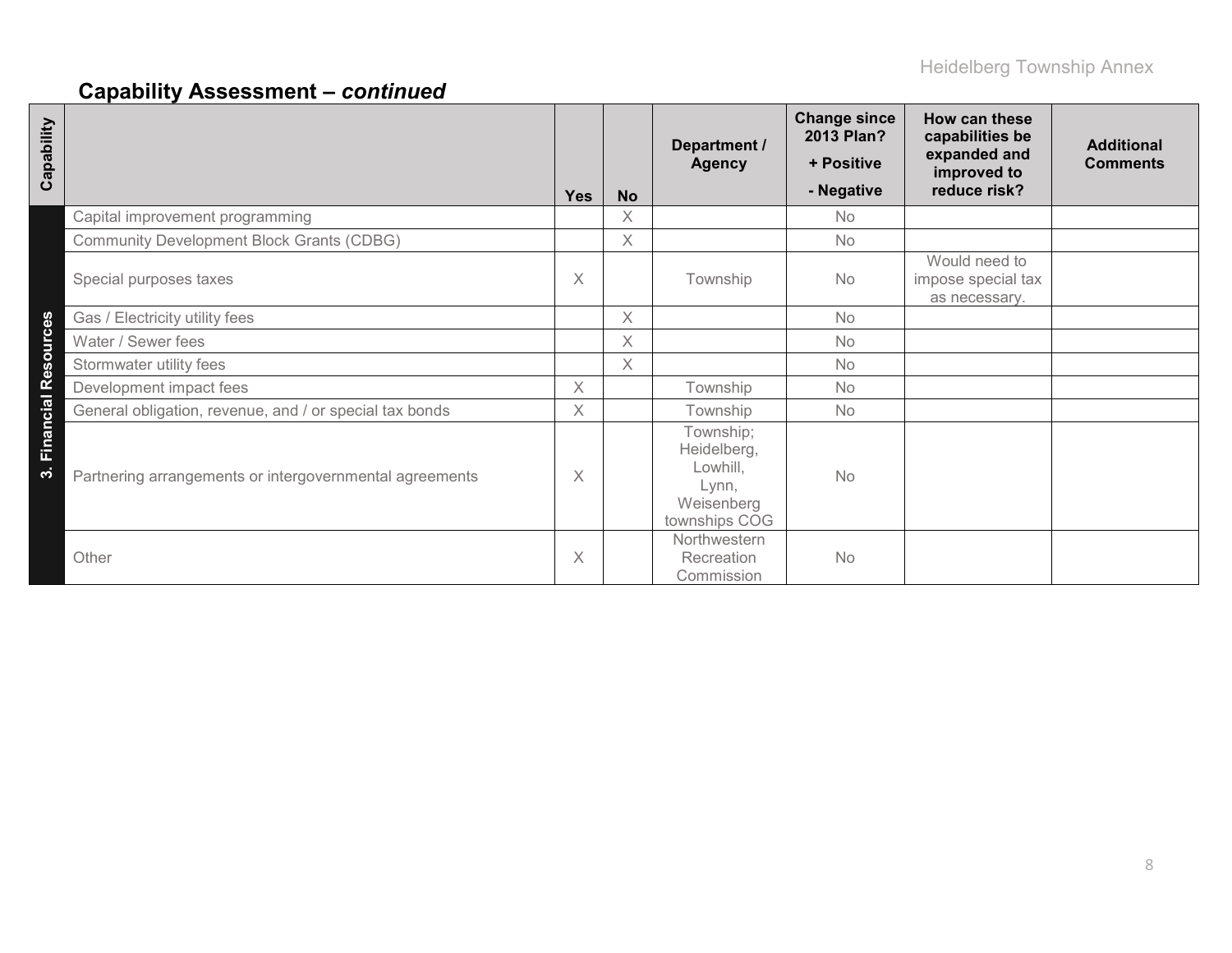# **Capability Assessment –** *continued*

| ability<br>Cap        | Program<br>Organization                                                                                                                                           | Yes | <b>No</b> | Department /<br><b>Agency</b>                          | <b>Change since</b><br>2013 Plan?<br>+ Positive<br>- Negative | How can these<br>capabilities be<br>expanded and<br>improved to<br>reduce risk? | <b>Additional</b><br><b>Comments</b> |
|-----------------------|-------------------------------------------------------------------------------------------------------------------------------------------------------------------|-----|-----------|--------------------------------------------------------|---------------------------------------------------------------|---------------------------------------------------------------------------------|--------------------------------------|
|                       | <b>Firewise Communities Certification</b>                                                                                                                         |     | X         |                                                        | <b>No</b>                                                     |                                                                                 |                                      |
|                       | <b>StormReady Certification</b>                                                                                                                                   |     | X         |                                                        | No.                                                           |                                                                                 |                                      |
|                       | Natural disaster or safety-related school programs                                                                                                                |     | X         |                                                        | <b>No</b>                                                     |                                                                                 |                                      |
| <b>Outreach</b><br>οö | Ongoing public education or information programs such as,<br>responsible water use, fire safety, household preparedness, and<br>environmental education.          | X   |           | Township's<br>Environmental<br><b>Advisory Council</b> | Yes                                                           | Use of<br>Township's<br>website and public<br>seminars.                         |                                      |
| ation                 | Public-private partnership initiatives addressing disaster related<br>issues.                                                                                     |     | $\times$  |                                                        | <b>No</b>                                                     |                                                                                 |                                      |
| Educ<br>$\ddot{ }$    | Local citizen groups or non-profit organizations focused on<br>environmental protection, emergency preparedness, access and<br>functional needs populations, etc. |     | X         |                                                        | <b>No</b>                                                     |                                                                                 |                                      |
|                       | Other                                                                                                                                                             |     | X         |                                                        | No                                                            |                                                                                 |                                      |

| ξĪ                                        |                              |                                                   | <b>Degree of Capability</b> |   | <b>Change since the 2013 Hazard</b><br><b>Mitigation Plan?</b> | <b>Additional Comments</b>                                     |
|-------------------------------------------|------------------------------|---------------------------------------------------|-----------------------------|---|----------------------------------------------------------------|----------------------------------------------------------------|
| ت                                         |                              | If so, how?<br>High<br>Limited<br><b>Moderate</b> |                             |   |                                                                |                                                                |
| $\mathbf{\underline{\Phi}}$<br>Self<br>ທ່ | Planning and Regulatory      |                                                   | X                           |   | <b>No</b>                                                      | Small staff and limited finances hinder<br>township's ability. |
|                                           | Administrative and Technical |                                                   | X                           |   | <b>No</b>                                                      | Small staff and limited finances hinder<br>township's ability. |
|                                           | Financial                    |                                                   | X                           |   | <b>No</b>                                                      | Small staff and limited finances hinder<br>township's ability. |
|                                           | Education and Outreach       |                                                   |                             | X | Yes                                                            | Township EAC is active and is<br>holding seminars/workshops.   |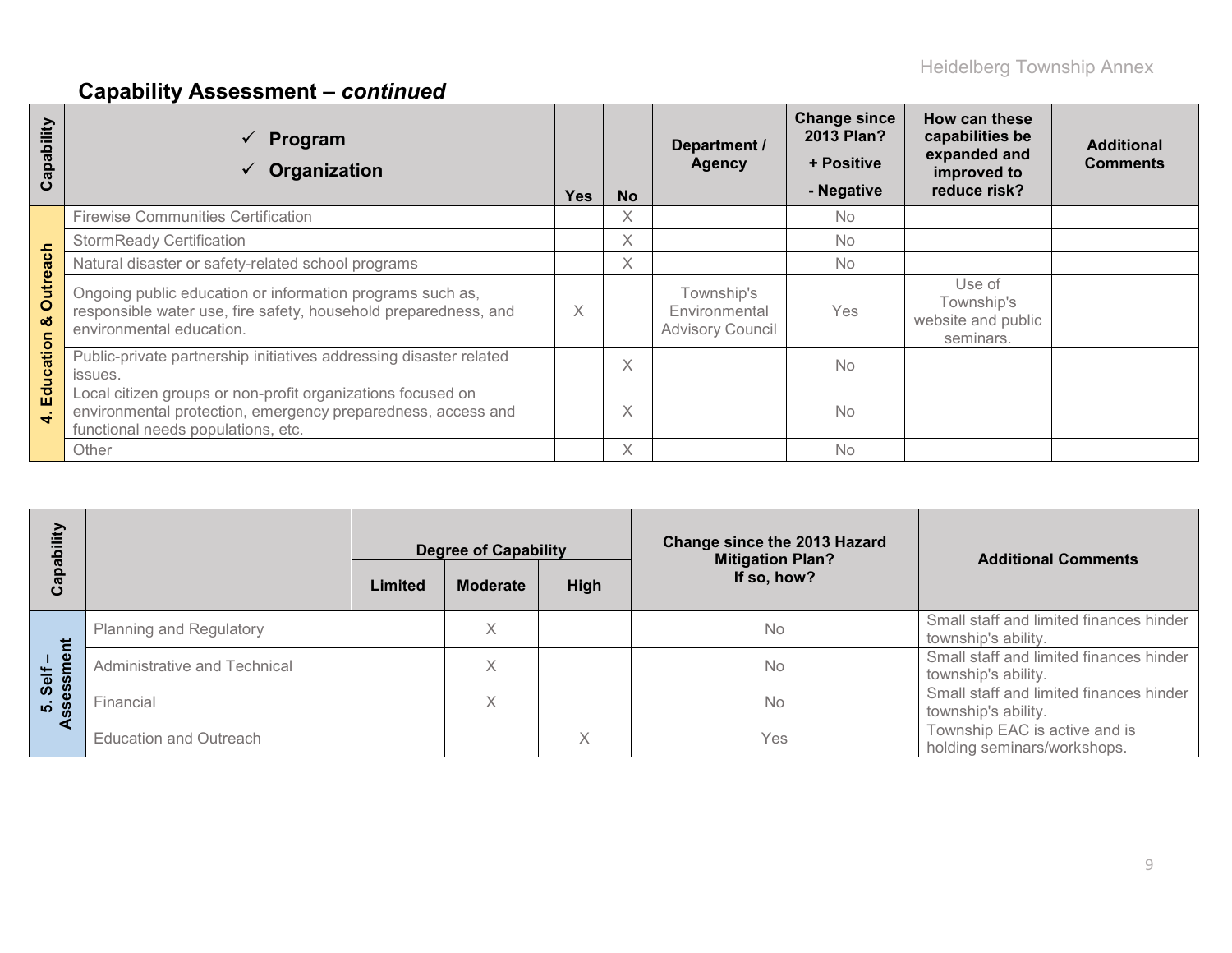# **Known or Anticipated Future Development / Redevelopment**

| Development /<br><b>Property Name</b>                                                                                                                     |  | Type of Development   Number of Structures |  | <b>Known Hazard Zone</b> | <b>Description / Status</b> |  |  |  |  |
|-----------------------------------------------------------------------------------------------------------------------------------------------------------|--|--------------------------------------------|--|--------------------------|-----------------------------|--|--|--|--|
|                                                                                                                                                           |  |                                            |  |                          |                             |  |  |  |  |
| Note from township*: None - we had no development in the past 2 years and do not anticipate any except for minor residential subdivisions of 1 to 3 lots. |  |                                            |  |                          |                             |  |  |  |  |

# **Natural & Non-Natural Event History Specific to Heidelberg Township**

| <b>Type of Event and Date(s)</b>        | <b>FEMA Disaster #</b><br>(if applicable) | Local Damage(s) or Loss(es)                                |  |  |  |
|-----------------------------------------|-------------------------------------------|------------------------------------------------------------|--|--|--|
| Winter Storm Jonas - 1/2016             | DR-4267-PA                                | N/A Snow Removal Costs                                     |  |  |  |
| Pennsylvania COVID-19 Pandemic - 1/2020 | DR-4506-PA                                | Emergency Protective measures to combat COVID-19 Pandemic. |  |  |  |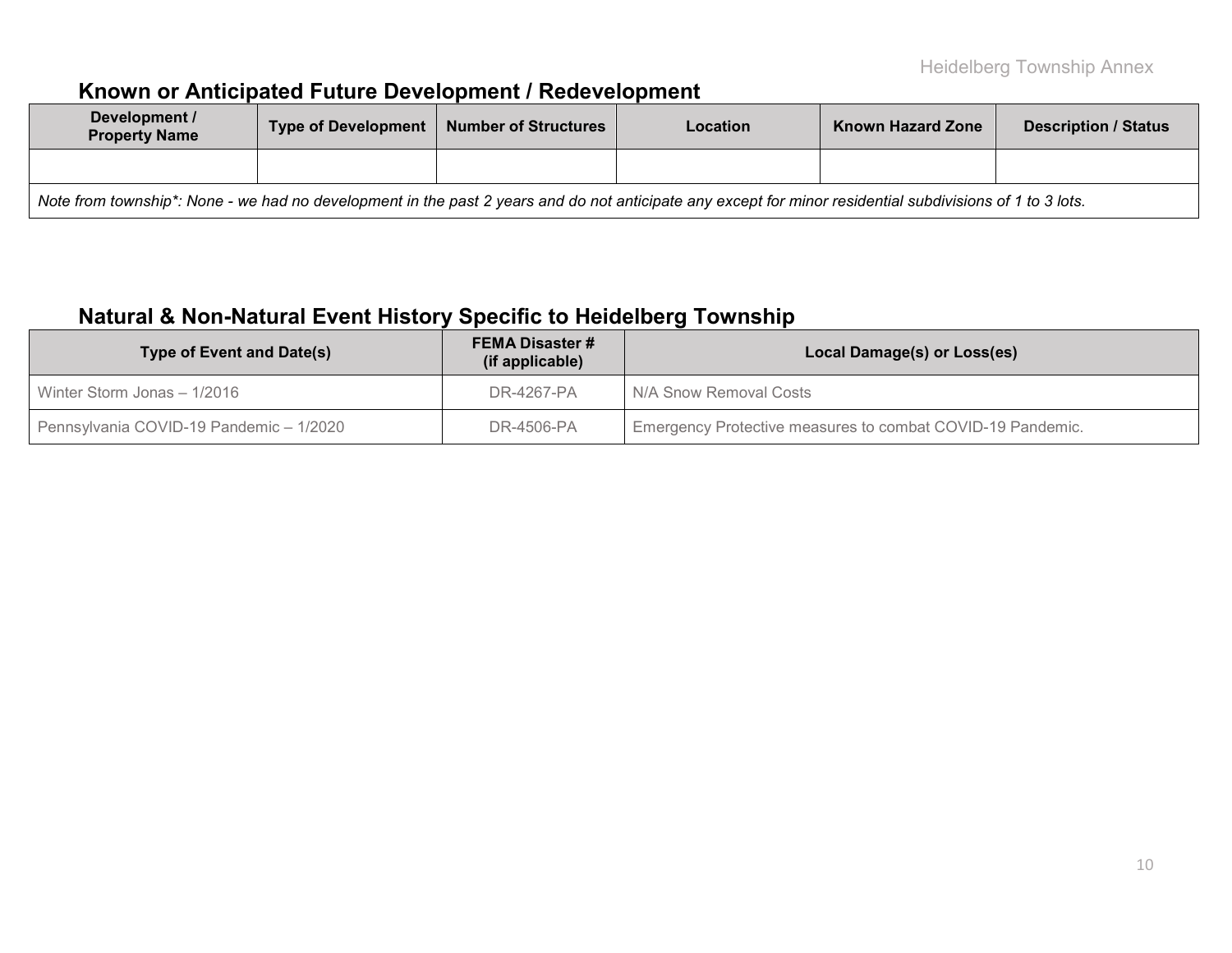### **2013 Municipal Action Plan Status**

|                |                                                                                                                                                                                                                                                                       |                      |          | <b>Status</b> |           |                                   |                                                    |
|----------------|-----------------------------------------------------------------------------------------------------------------------------------------------------------------------------------------------------------------------------------------------------------------------|----------------------|----------|---------------|-----------|-----------------------------------|----------------------------------------------------|
|                | <b>Existing Mitigation Action</b><br>(from 2013 Hazard Mitigation Plan)                                                                                                                                                                                               | No Progre<br>Unknown | Progress | Continuous    | Completed | ಠ<br>£<br>$\mathbf c$<br>$\Omega$ | <b>Additional Comments</b>                         |
|                | Replace drainage pipes at Reservoir Road Bridge                                                                                                                                                                                                                       |                      |          |               | $\times$  |                                   | Action not carried through to 2018<br>Action Plan. |
|                | Pipe replacement for Jones Road Bridge to remedy flooding and drainage issues                                                                                                                                                                                         |                      |          | X             |           |                                   |                                                    |
| 3 <sup>1</sup> | Maintain fleet of vehicles and equipment for emergency response                                                                                                                                                                                                       |                      |          | Χ             |           |                                   |                                                    |
|                | Work with electric utilities to improve primary and secondary line clearing                                                                                                                                                                                           |                      |          | X             |           |                                   |                                                    |
| 5              | Continue to support the implementation, monitoring, maintenance, and updating of this<br>Plan, as defined in Section 7.0                                                                                                                                              |                      |          | X             |           |                                   |                                                    |
| 6 <sup>1</sup> | Complete the ongoing updates of the Comprehensive Emergency Management Plans                                                                                                                                                                                          |                      |          | $\times$      |           |                                   |                                                    |
|                | Create/enhance/ maintain mutual aid agreements with neighboring communities for<br>continuity of operations.                                                                                                                                                          |                      |          | X.            |           |                                   |                                                    |
| 8              | Work with regional agencies (i.e. County and PEMA) to help develop damage<br>assessment capabilities at the local level through such things as training programs,<br>certification of qualified individuals (e.g. code officials, floodplain managers,<br>engineers). |                      |          | Χ             |           |                                   |                                                    |

#### **Notes:**

- **1.** Actions not carried through to the 2018 Action Plan are so noted.
- **2.** To maintain National Flood Insurance Program (NFIP) compliance, actions related to the NFIP were carried through to the 2018 Action Plan even if identified by the municipality as completed.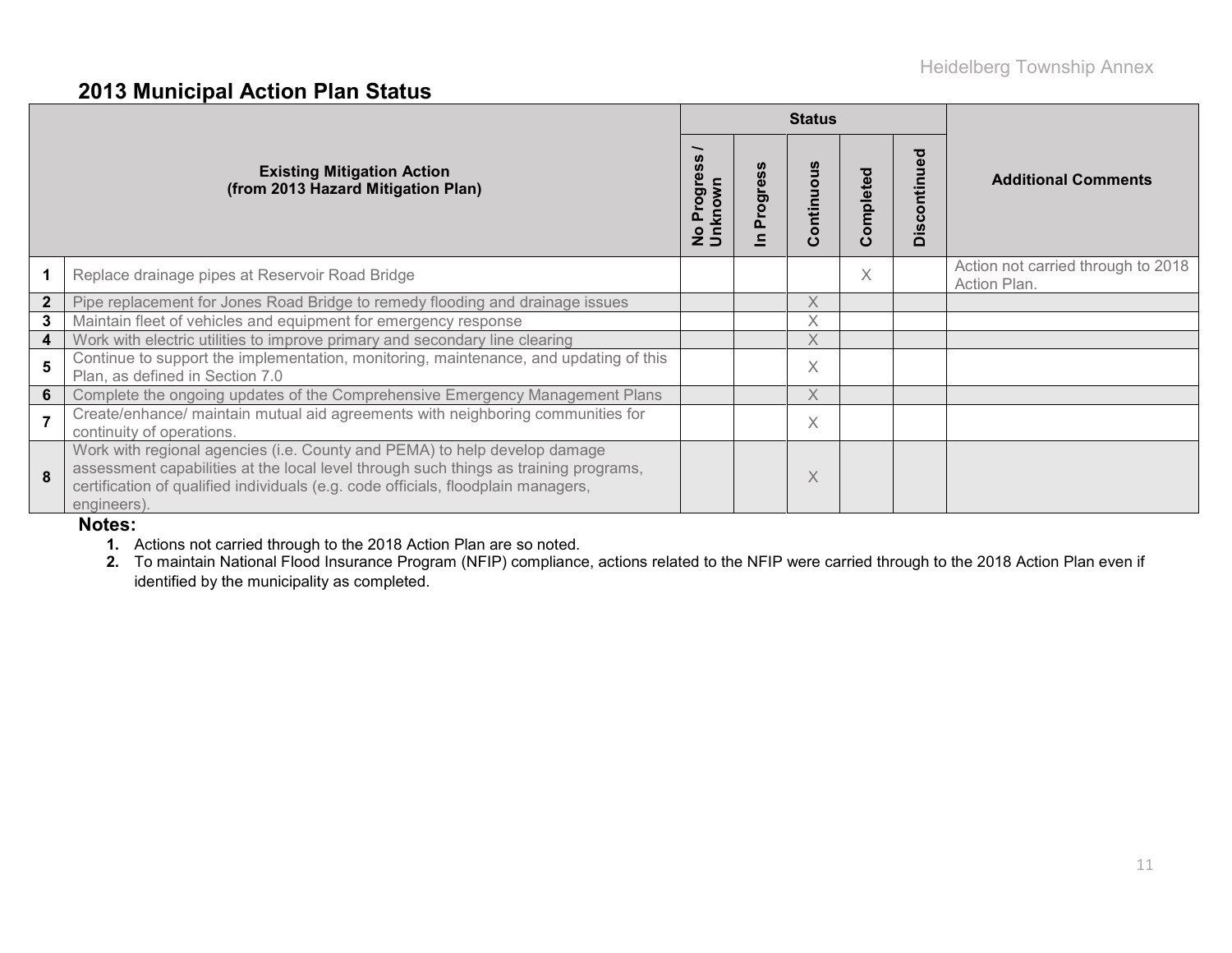# **2018 Mitigation Action Plan**

|                         | <b>Mitigation Action</b>                                                                                                       | <b>Mitigation</b><br><b>Technique</b><br>Category | Hazard(s)<br><b>Addressed</b>                                         | <b>Priority</b><br>(H/M/L) | <b>Estimated</b><br><b>Cost</b>           | <b>Potential</b><br><b>Funding</b>                                                                          | <b>Lead Agency</b><br>/ Department                                                                                                                                             | Implementation<br><b>Schedule</b> | <b>Applies to</b><br>New and / or<br><b>Existing</b><br><b>Structures</b> |
|-------------------------|--------------------------------------------------------------------------------------------------------------------------------|---------------------------------------------------|-----------------------------------------------------------------------|----------------------------|-------------------------------------------|-------------------------------------------------------------------------------------------------------------|--------------------------------------------------------------------------------------------------------------------------------------------------------------------------------|-----------------------------------|---------------------------------------------------------------------------|
| $\mathbf 1$             | Pipe replacement for Jones Road<br>Bridge to remedy flooding and<br>drainage issues                                            | Structure &<br>infrastructure                     | Flooding                                                              | High                       | Medium                                    | Township<br><b>Budget</b>                                                                                   | Township                                                                                                                                                                       |                                   | Existing                                                                  |
| $\mathbf{2}$            | Maintain fleet of vehicles and<br>equipment for emergency response                                                             | Structure &<br>Infrastructure                     | All                                                                   | <b>High</b>                | Medium                                    | Township<br>Budget;<br>available<br>public<br>protection<br>&<br>emergency<br>services<br>grant<br>programs | Township                                                                                                                                                                       | Ongoing                           | N/A                                                                       |
| $\mathbf{3}$            | Work with electric utilities to improve<br>primary and secondary line clearing                                                 | Structure &<br>Infrastructure                     | Windstorm/<br>Tornado,<br>Winter<br>Storm,<br>Utility<br>Interruption | High                       | Medium                                    | Township<br><b>Budget</b>                                                                                   | Township<br>working with<br>electric utilities                                                                                                                                 | Short-term                        | Existing                                                                  |
| $\overline{\mathbf{4}}$ | Continue to support the<br>implementation, monitoring,<br>maintenance, and updating of this<br>Plan, as defined in Section 7.0 | All<br>Categories                                 | All Hazards                                                           | High                       | $Low -$<br>High (for<br>5-year<br>update) | Municipal<br>Budget,<br>possibly<br><b>FEMA</b><br>Mitigation<br>Grant<br>Funding for<br>5-year<br>update   | Municipality<br>(via mitigation<br>planning point<br>of contacts)<br>w/ support<br>from Planning<br><b>Partners</b><br>(through their<br>Points of<br>Contact),<br><b>PEMA</b> | Ongoing                           | New &<br>Existing                                                         |
| 5                       | Complete the ongoing updates of the<br><b>Comprehensive Emergency</b><br><b>Management Plans</b>                               | Local plans<br>&<br><b>Regulations</b>            | All Hazards                                                           | High                       | Low                                       | Municipal<br><b>Budget</b>                                                                                  | Municipality w/<br>support from<br><b>PEMA</b>                                                                                                                                 | Ongoing                           | New &<br>Existing                                                         |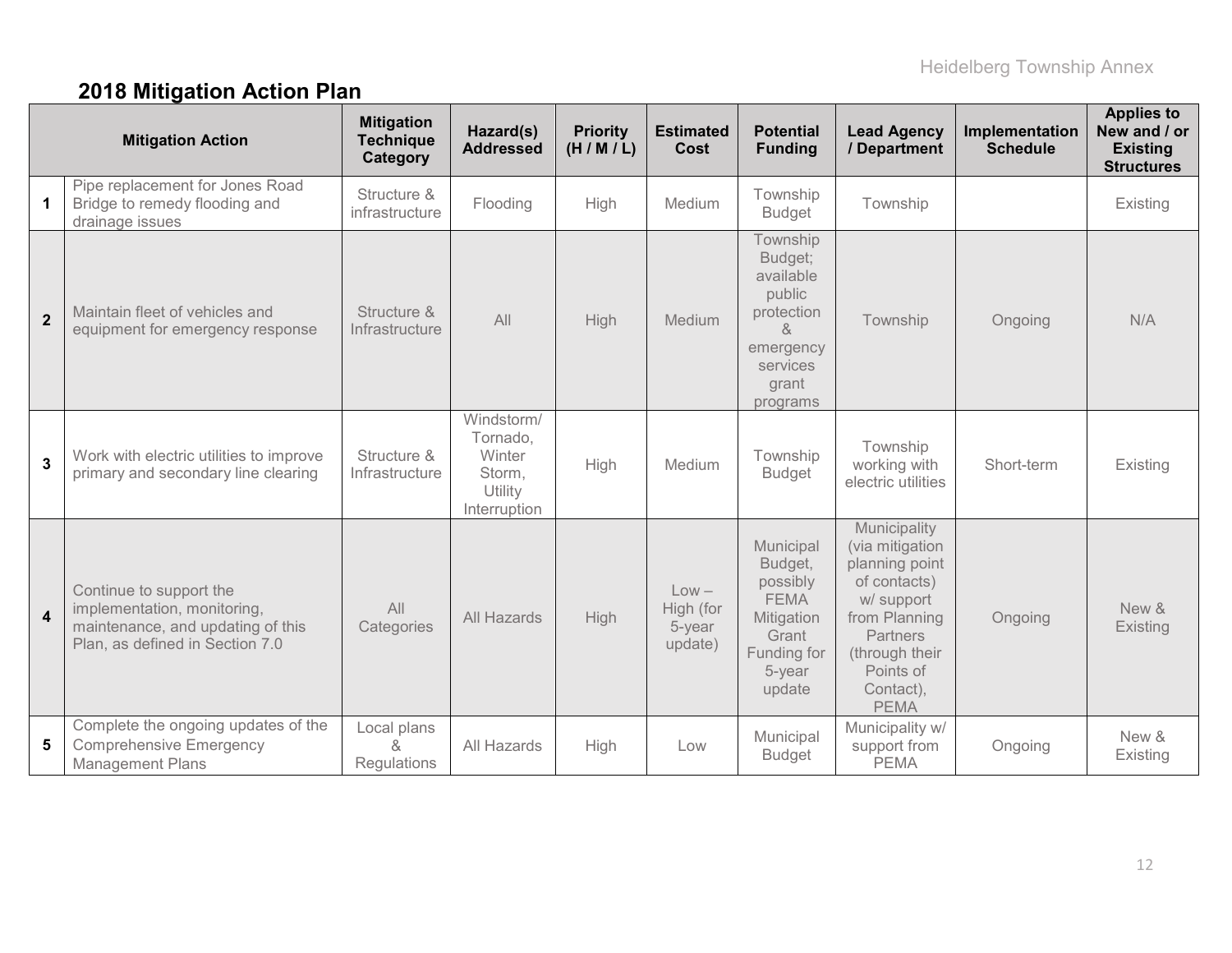### **2018 Mitigation Action Plan –** *continued*

|   | <b>Mitigation Action</b>                                                                                                                                                                                                                                                          | <b>Mitigation</b><br><b>Technique</b><br>Category | Hazard(s)<br><b>Addressed</b>                      | <b>Priority</b><br>(H/M/L) | <b>Estimated</b><br>Cost | <b>Potential</b><br><b>Funding</b>                           | <b>Lead Agency</b><br>/ Department                                             | Implementation<br><b>Schedule</b>         | <b>Applies to</b><br>New and / or<br><b>Existing</b><br><b>Structures</b> |
|---|-----------------------------------------------------------------------------------------------------------------------------------------------------------------------------------------------------------------------------------------------------------------------------------|---------------------------------------------------|----------------------------------------------------|----------------------------|--------------------------|--------------------------------------------------------------|--------------------------------------------------------------------------------|-------------------------------------------|---------------------------------------------------------------------------|
| 6 | Create/enhance/maintain mutual aid<br>agreements with neighboring<br>communities for continuity of<br>operations.                                                                                                                                                                 | All<br>Categories                                 | All Hazards                                        | <b>High</b>                | Low                      | Municipal<br><b>Budget</b>                                   | Municipality w/<br>support from<br>surrounding<br>municipalities<br>and County | Ongoing                                   | New &<br>Existing                                                         |
|   | Work with regional agencies (i.e.<br>County and PEMA) to help develop<br>damage assessment capabilities at<br>the local level through such things as<br>training programs, certification of<br>qualified individuals (e.g. code<br>officials, floodplain managers,<br>engineers). | Education &<br>Awareness                          | All Hazards                                        | Medium                     | <b>Medium</b>            | Municipal<br>budget,<br><b>FEMA</b><br>HMA grant<br>programs | Municipality<br>with support<br>from County,<br><b>PEMA</b>                    | Short-term<br>(depending<br>upon funding) | N/A                                                                       |
| 8 | Replace existing emergency school<br>generator with a properly sized unit<br>capable of sustaining sheltering-type<br>actions when needed.                                                                                                                                        | Structure &<br>Infrastructure                     | <b>Winter</b><br>Storm,<br>Utility<br>Interruption | Medium                     | \$170,000                | Grant with<br>local<br>match                                 | School district.<br>municipality,<br>emergency<br>management<br>coordinator    | As funding<br>becomes<br>available        | <b>Existing</b>                                                           |

#### **Notes:**

#### *Estimated Costs:*

- Where actual project costs have been reasonable estimated: Low = < \$10,000; Medium = \$10,000 to \$100,000; High = > \$100,000;

- Where actual project costs cannot reasonably be established at this time:

**Low** = Possible to fund under existing budget. Project is part of, or can be part of an existing on-going program. **Medium** = Could budget for under existing work plan, but would require a reapportionment of the budget or a budget amendment,

or the cost of the project would have to be spread over multiple years.

**High** = Would require an increase in revenue via an alternative source (i.e., bonds, grants, fee increases) to implement. Existing funding levels are not adequate to cover the costs of the proposed project.

#### *Potential Funding (FEMA HMA):*

- **BRIC =** Building Resilient Infrastructure and Communities
- **FMA** = Flood Mitigation Assistance Grant Program
- **HMGP** = Hazard Mitigation Grant Program
- **HSGP** = Homeland Security Grant Program
- **EMPG** = Emergency Management Performance Grant